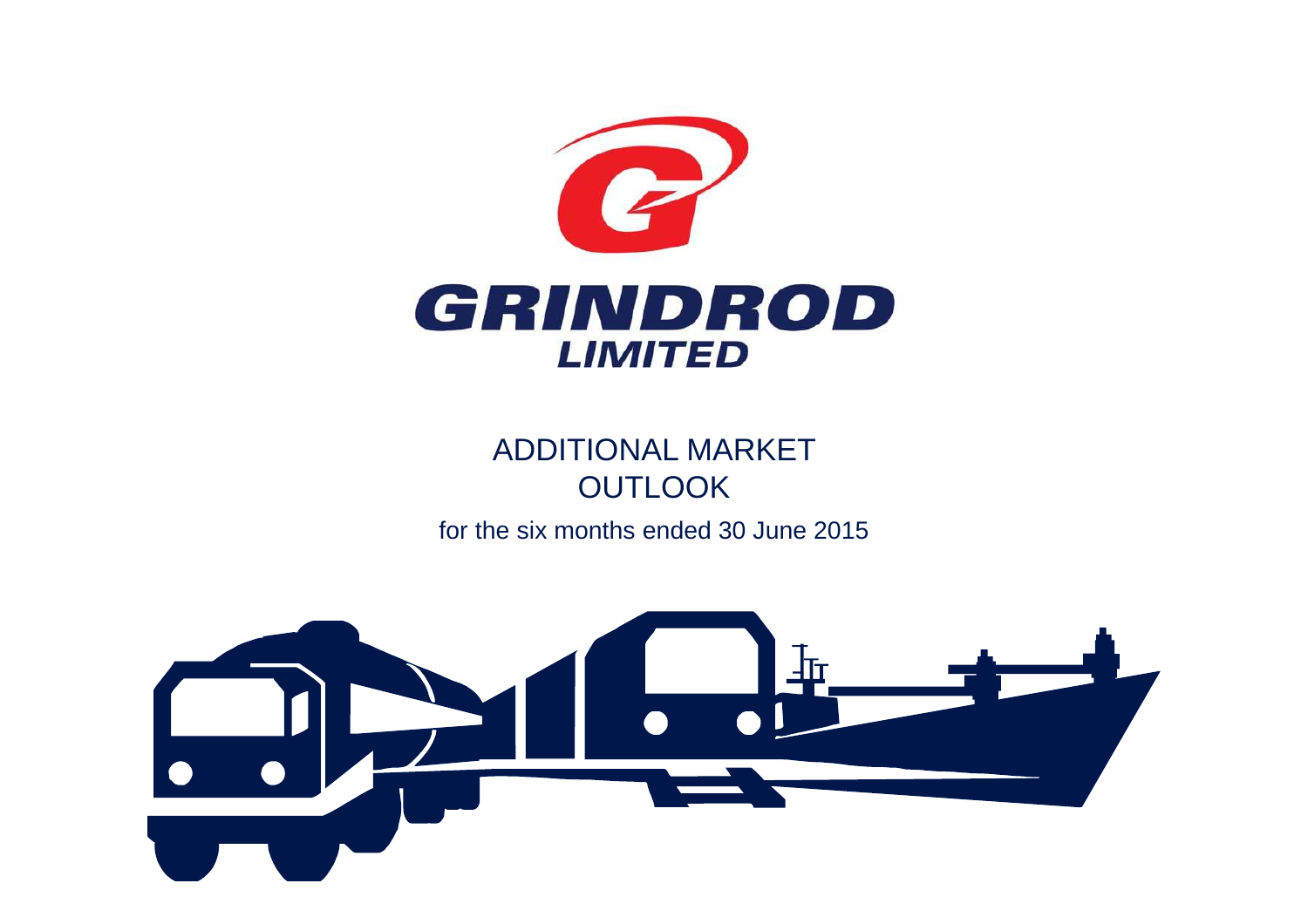# SOUTH AFRICAN PORT VOLUMES – END JUNE 2015



| <b>TEUs</b>            | <b>YTD 2015</b> | <b>YTD 2014</b> | Volume  | Variance<br>$\%$ |
|------------------------|-----------------|-----------------|---------|------------------|
| Deep sea landed full   | 714 070         | 641 835         | 72 235  | 11.25            |
| Deep sea landed empty  | 166 019         | 164 877         | 1 1 4 2 | 0.69             |
| Deep sea shipped full  | 542 529         | 531 665         | 10864   | 2.04             |
| Deep sea shipped empty | 321 370         | 290 098         | 31 27 2 | 10.78            |
| <b>Total</b>           | 1743988         | 1 628 475       | 115 513 | 7.09             |

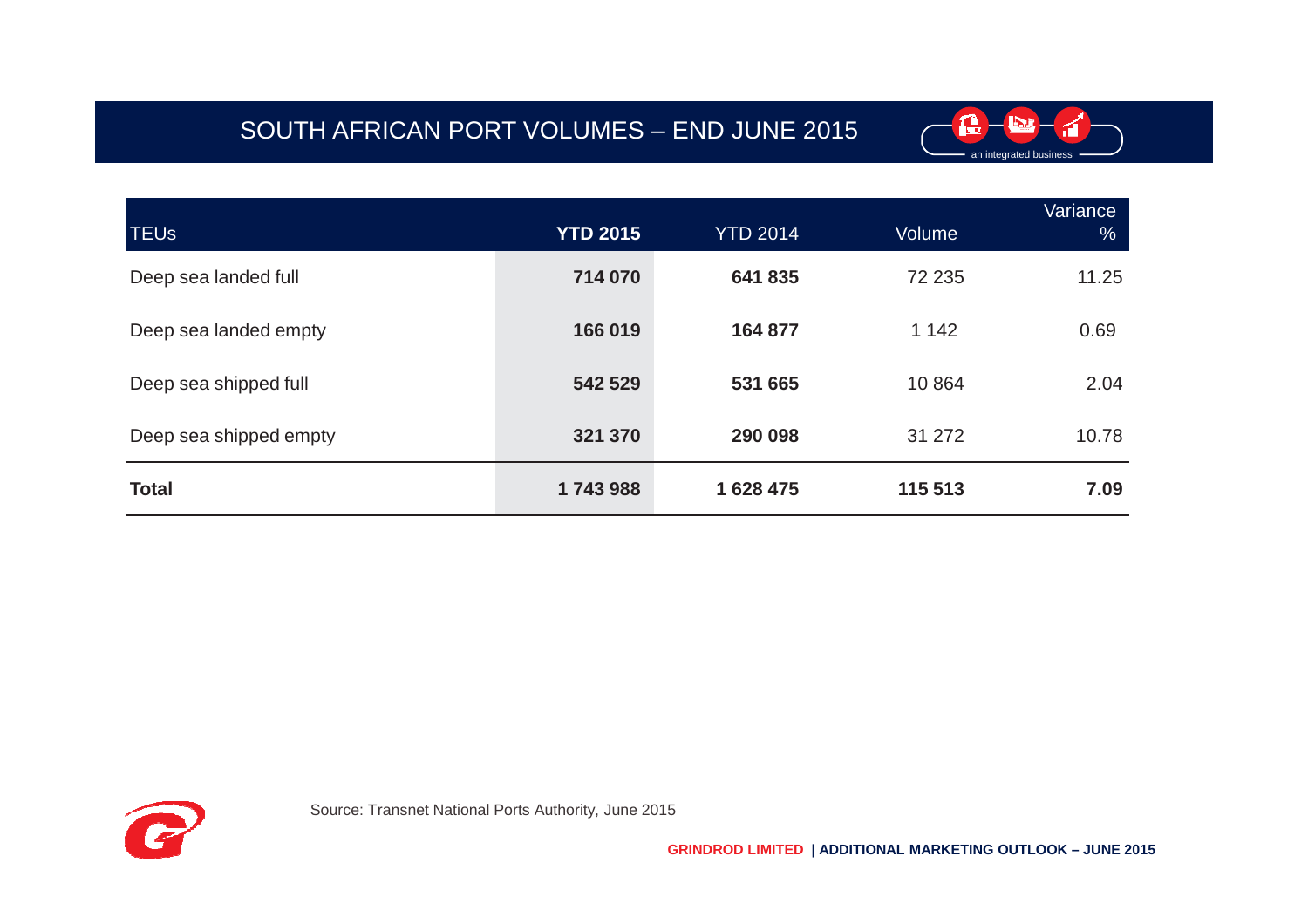## AUTO INDUSTRY SECTOR – SOUTH AFRICA





Source: Automotive News Europe, NAAMSA, BMI forecasts, June 2015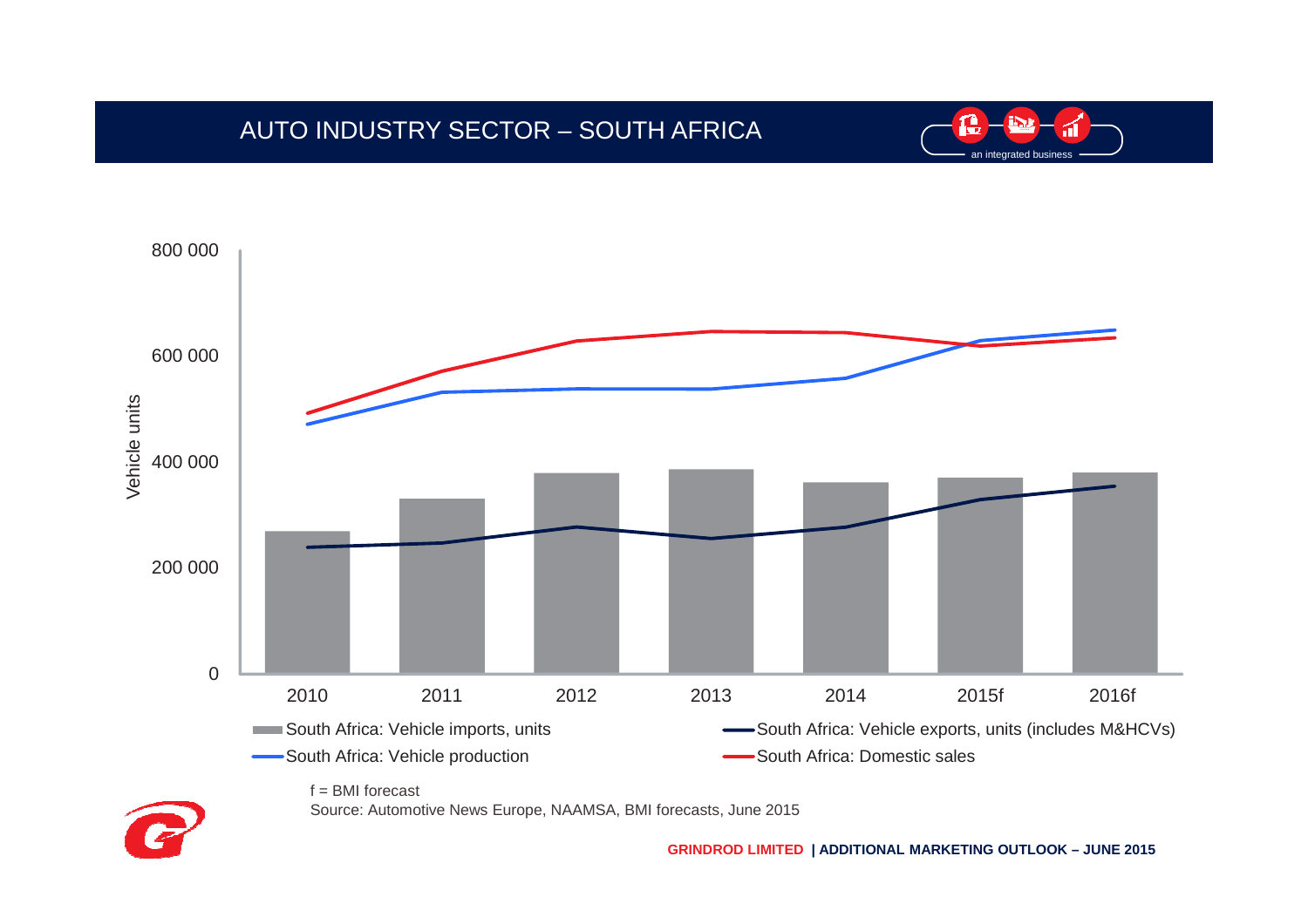# SA MOTOR INDUSTRY SALES



|           | Domestic sales |         |         | <b>Export sales</b> |         |         |
|-----------|----------------|---------|---------|---------------------|---------|---------|
|           | 2015           | 2014    | 2013    | 2015                | 2014    | 2013    |
| January   | 52 306         | 53 025  | 55 859  | 16708               | 13 960  | 14 541  |
| February  | 52 368         | 51 814  | 53 893  | 29 760              | 21819   | 26 535  |
| March     | 55 459         | 55 503  | 55 782  | 34 147              | 24 665  | 19 3 38 |
| April     | 44 503         | 46 073  | 51 846  | 23 615              | 16810   | 22 907  |
| May       | 47868          | 49 4 65 | 55 252  | 33 411              | 15 613  | 26 3 25 |
| June      | 50 251         | 53 013  | 54 087  | 31 442              | 24 0 24 | 24 203  |
| July      |                | 57 670  | 58 685  |                     | 22 773  | 26 608  |
| August    |                | 55 722  | 56 960  |                     | 25 0 27 | 19 2 84 |
| September |                | 60 854  | 54 786  |                     | 30778   | 6 6 22  |
| October   |                | 59 384  | 56 922  |                     | 32 169  | 21 1 25 |
| November  |                | 51 098  | 50 806  |                     | 28 0 21 | 27 114  |
| December  |                | 51 461  | 42 40 6 |                     | 21 833  | 21 458  |
|           | 302 755        | 645 082 | 647 284 | 16 9083             | 277 492 | 256 060 |



Source: NAAMSA, June 2015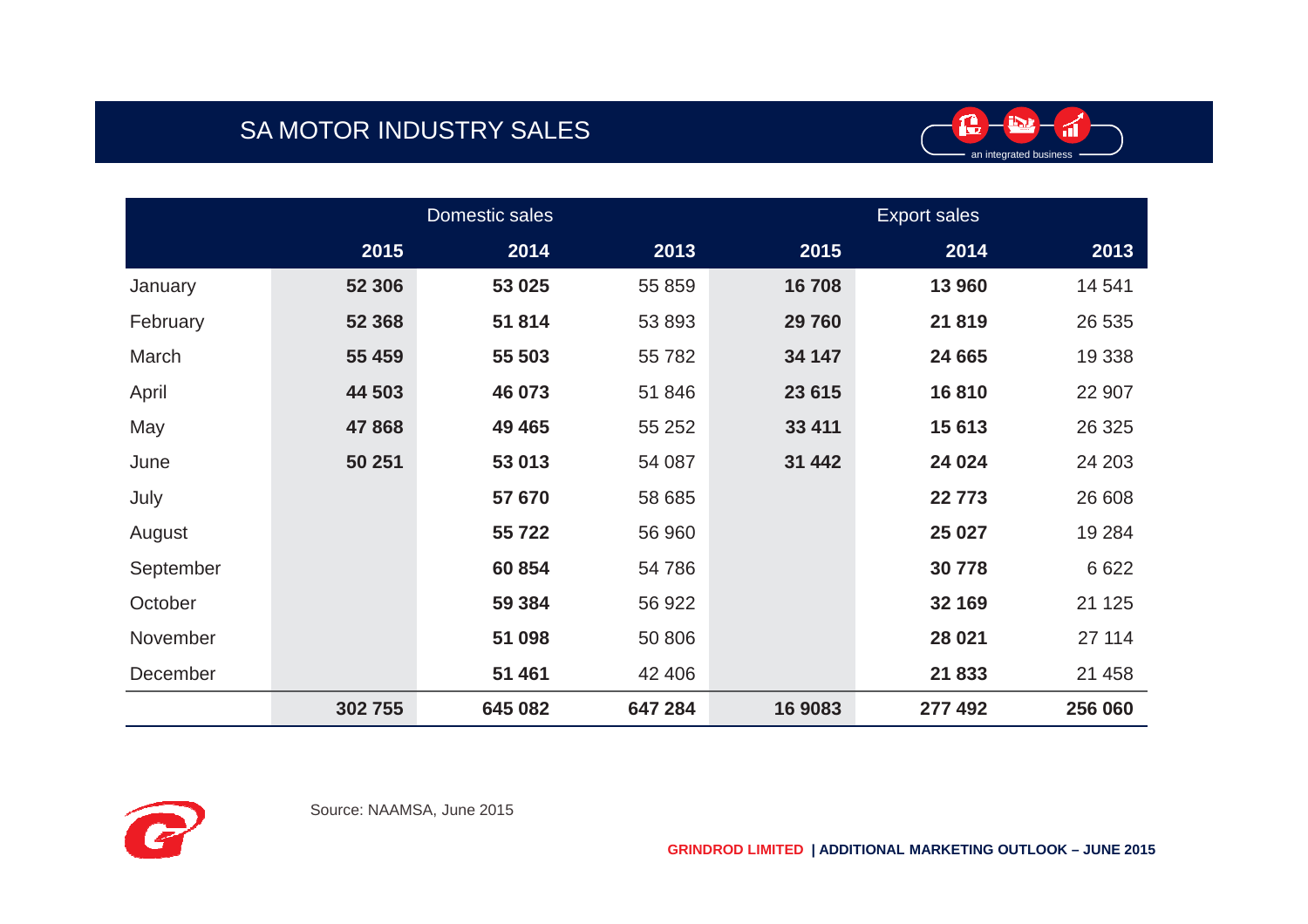#### HANDYSIZE BULK CARRIER AND PRODUCTS TANKERTIME CHARTER RATES







\* Q2 : 16 July 2015Source: Clarksons Research (Shipping Intelligence Network), July 2015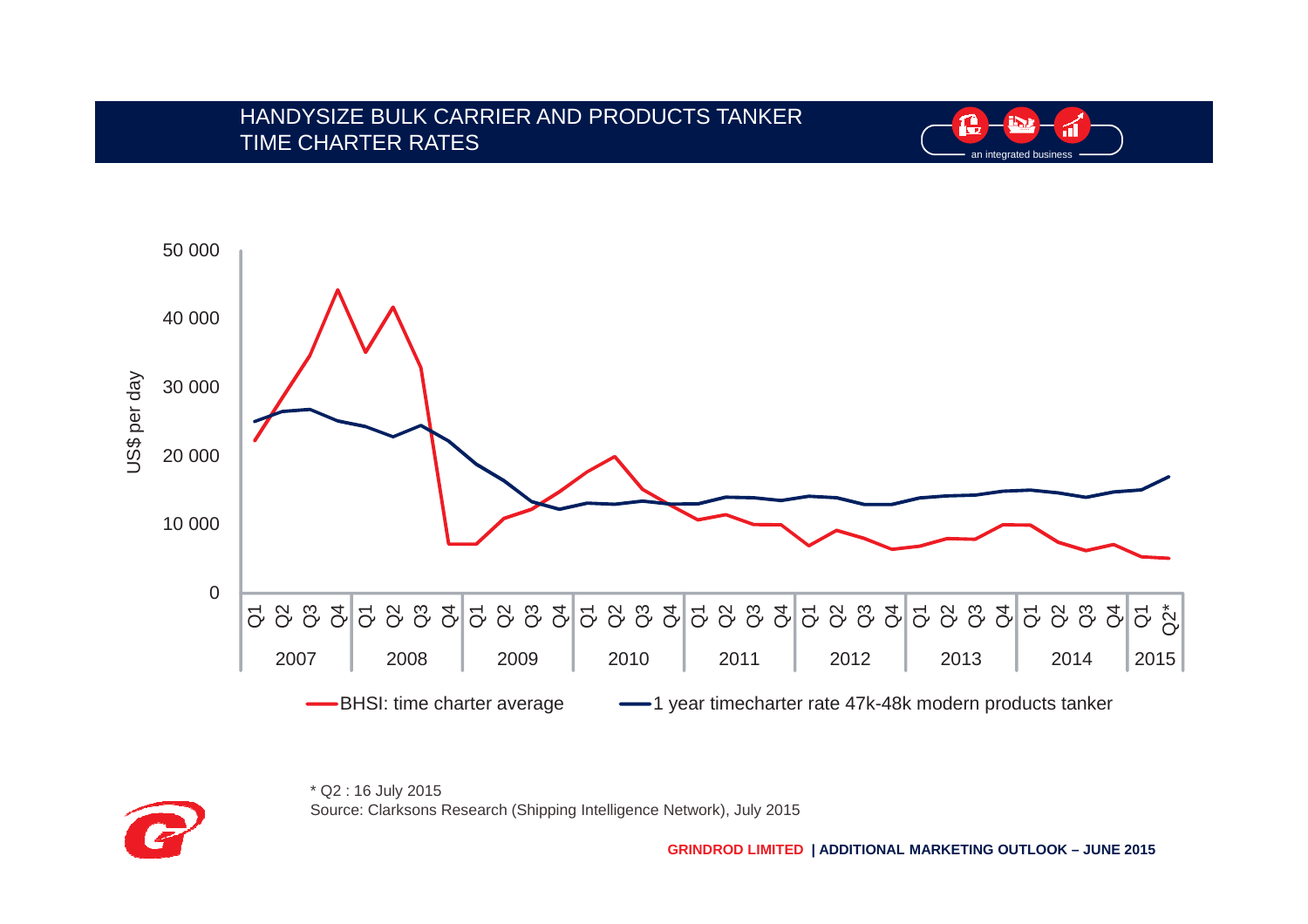

## SOUTHERN AFRICAN COAL EXPORTS



Southern Africa: Botswana, Lesotho, Namibia, South Africa, Swaziland Source: Maersk Broker Research and IHS, July 2015

**GRINDROD LIMITED | ADDITIONAL MARKETING OUTLOOK – JUNE 2015**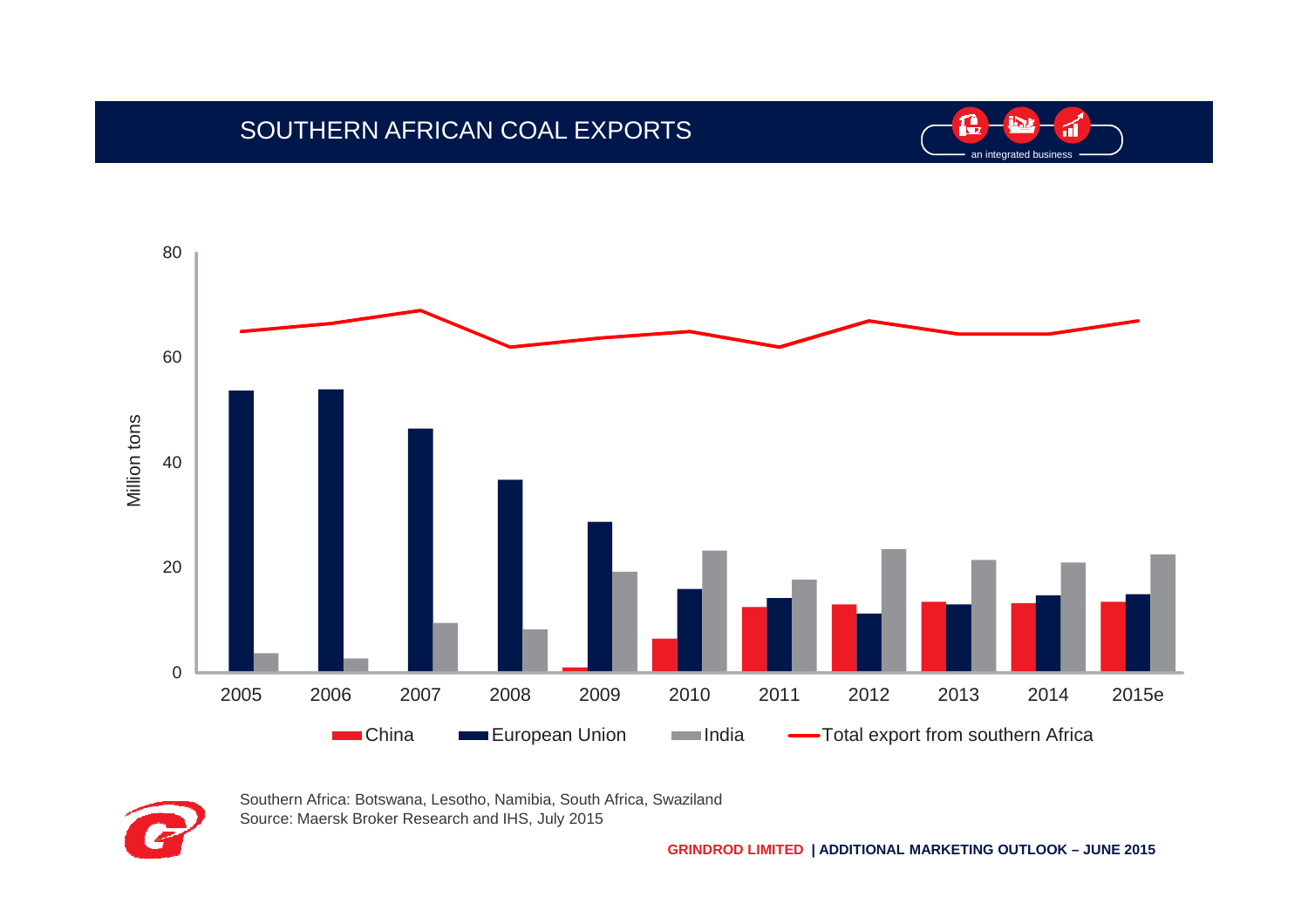





Source: Braemar ACM Research, July 2015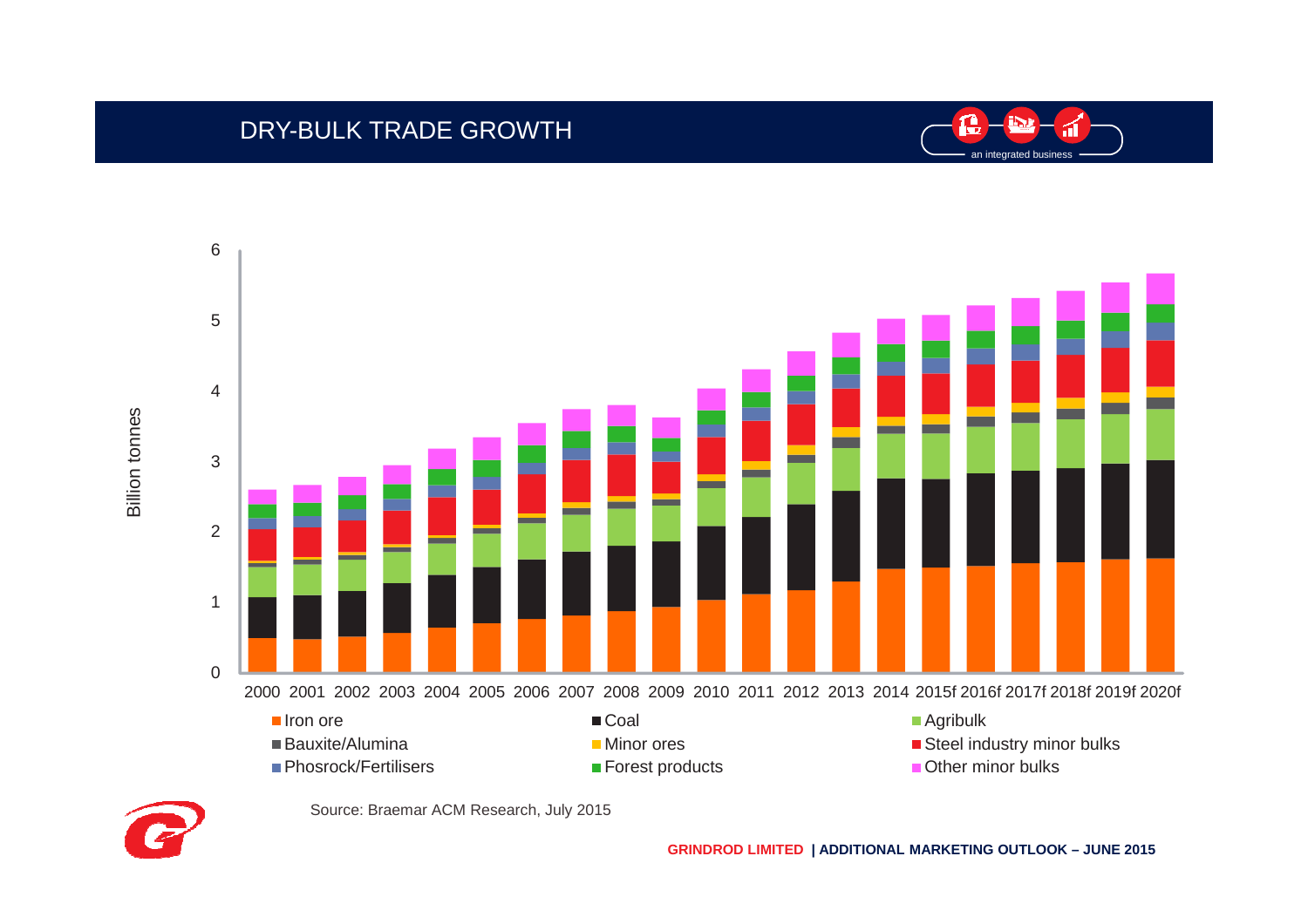

## GLOBAL SEABORNE COAL TRADE



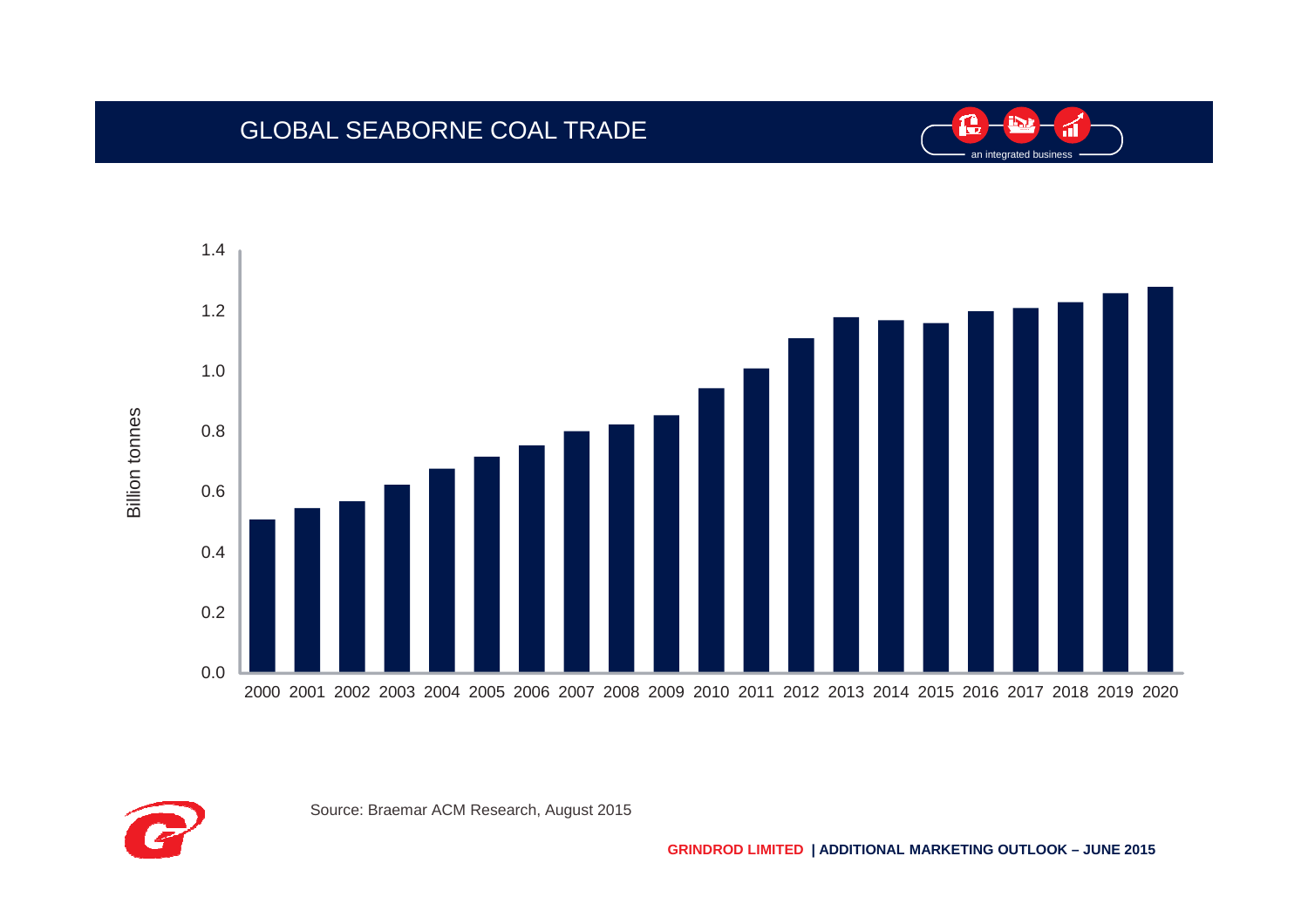# GLOBAL IRON ORE EXPORTERS





Source: Braemar ACM Research, August 2015

**GRINDROD LIMITED | ADDITIONAL MARKETING OUTLOOK – JUNE 2015**